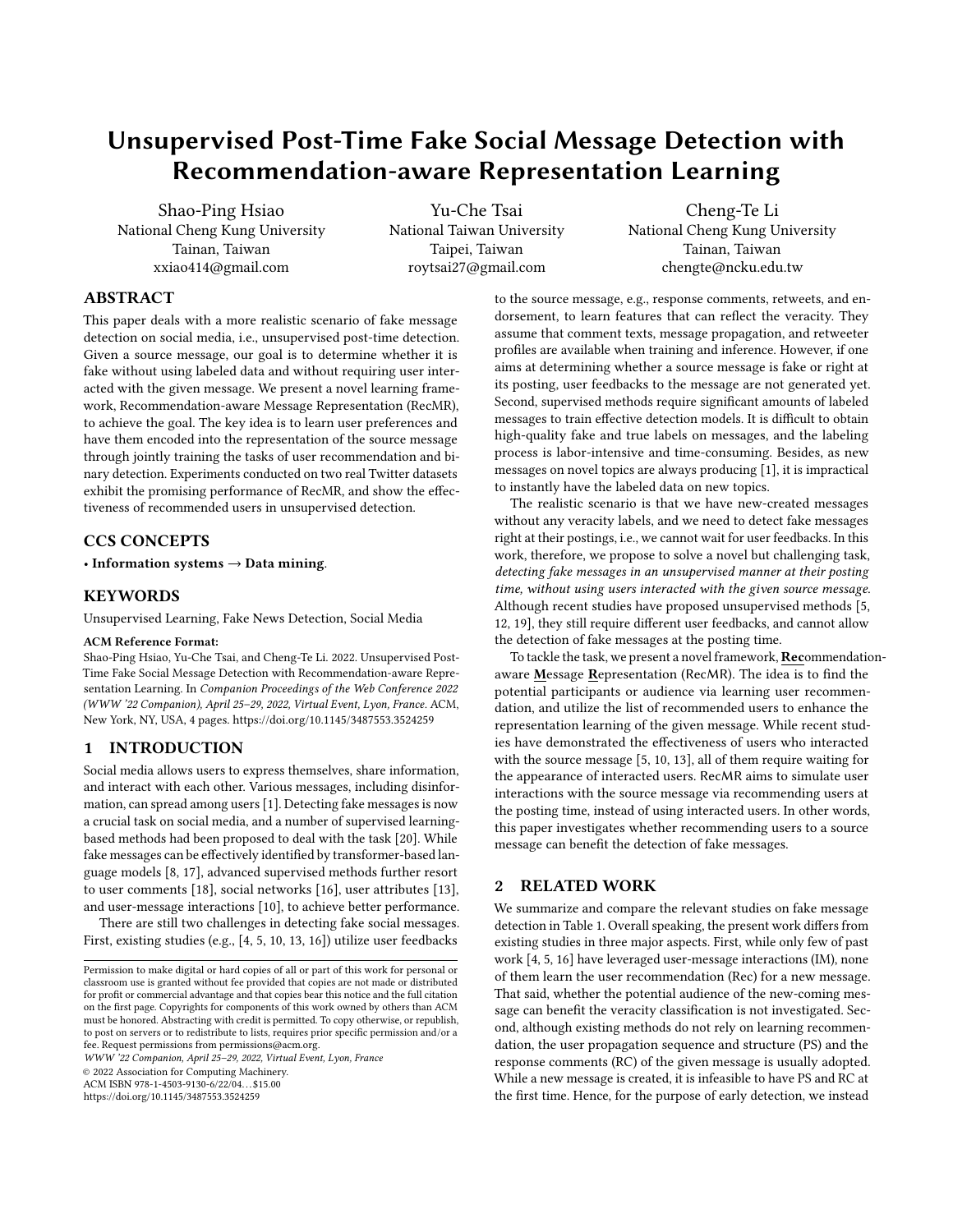<span id="page-1-0"></span>Table 1: Comparison of related studies. Note: supervised (Sup.) and unsupervised (Unsup.), source message (SM), assumption (AS), response comments (RC), user attribute (UA), propagation structure (PS), graph representation learning (GL), interacted messages (IM), and user recommendation (Rec). For SM, "S" and "L" are short and long texts. For AS, a work assumes that fake "F" and true "T" labels of messages are available at training stage, verified "V" users can be used.

|        |                         | <b>SM</b>       | AS  | RC | <b>UA</b>    | PS           | GL. | IM | Rec |
|--------|-------------------------|-----------------|-----|----|--------------|--------------|-----|----|-----|
|        | $RvNN$ [15]             | $\sqrt{(S)}$    | F/T |    |              | $\checkmark$ |     |    |     |
| Sup.   | FakeBERT <sup>[8]</sup> | $\sqrt(L)$      | F/T |    |              |              |     |    |     |
|        | dEFEND [18]             | $\sqrt(L)$      | F/T |    |              |              |     |    |     |
|        | <b>GCAN</b> [13]        | $\sqrt{(S)}$    | F/T |    |              |              |     |    |     |
|        | <b>FANG</b> [16]        | $\sqrt{(S)}$    | F/T |    |              |              |     |    |     |
|        | RDLNP [10]              | $\sqrt{(S)}$    | F/T |    |              |              |     |    |     |
|        | UPFD $[4]$              | (L)             | F/T |    |              |              |     |    |     |
| Unsup. | UFNDA [12]              | $\sqrt{(S)}$    | T   |    | $\checkmark$ |              |     |    |     |
|        | <b>UFD</b> [19]         | (L)             | V   |    |              |              |     |    |     |
|        | GTUT <sup>[5]</sup>     | (L)             |     |    |              |              |     |    |     |
|        | This work               | $^{\prime}$ (S) | T   |    |              |              |     |    |     |

learn to recommend users of interest to the given message. Third, most of existing studies belong to supervised approaches, and few including ours are unsupervised manners [\[5,](#page-3-10) [12,](#page-3-11) [19\]](#page-3-12). Among them, our assumption is similar with UFNDA that only some true messages are available to train the unsupervised model. That said, this work aims to explore how user recommendation can benefit the unsupervised approach.

# 3 PROBLEM STATEMENT

Let  $S = \{s_1, s_2, \dots, s_{|S|}\}\$ be a set of  $|S|$  social messages, and  $U =$  $\{u_1, u_2, \dots, u_{|\mathcal{U}|}\}\$  be a set of  $|\mathcal{U}|$  users. Each message  $s_i \in \mathcal{S}$  is represented by a short-text document  $s_i = \{w_i^i\}$  $i_1^i, w_2^i, \cdots, w_m^i$ , where  $w_i^{\hat{i}}$  denotes the *j*-th word in message  $s_i$ , and m is the number of words in  $s_i$ . Each user  $u_j \in \mathcal{U}$  is associate with a user attribute vector  $x_j$ . When a new message  $s_i$  is posted, we are allowed to collect users who react (e.g., endorse, comment, or retweet) to  $s_i$  after a while of the posting. However, these interacted users (e.g., retweeters) and messages (response comments) will not be used in our problem setting. Each message  $s_i$  is associated with a binary label  $y_i \in \{0, 1\}$ , which represents its truthfulness:  $y_i = 0$ indicates the message  $s_i$  is true and  $y_i = 1$  implies  $s_i$  is fake. We assume only real messages are accessible at the training stage while there could be real and fake at the testing stage. Moreover, each user  $u_i \in U$  contains a set of historical interacted messages  $\mathcal{I}$  =  $\{\cdots, (u_j, s_k), \cdots\}$ , where each  $(u_j, s_k)$  pair indicates user  $u_j$  had interacted with message  $s_k$ .

We utilize user metadata and profiles to define the user attribute vector  $x_j$  of every user  $u_j$ . The extracted features are listed as follows: (1) number of words in a user's self-description, (2) number of words in  $u_j$ 's screen name, (3) number of users who follows  $u_i$ , (4) number of users that  $u_i$  is following, (5) number of created stories for  $u_j$ , and (6) whether  $u_j$  allows the geo-spatial positioning.

Unsupervised Post-Time Fake Message Detection. Given a collection of "real" social messages  $S$ , along with the short-text document for each  $s_i \in S$ , the user  $u_j$  who creates message  $s_i$  and her user feature vector  $\mathbf{x}_j$ , and the set of historical user-message interactions  $I$ , the goal is to train an unsupervised detection model

<span id="page-1-1"></span>

Figure 1: The overview of the proposed RecMR framework.

 $\mathcal{F}(u_j, s_k, \mathcal{I}) \rightarrow \hat{y}_k$  that can accurately predict the binary veracity label  $\hat{y}_k$  for a new-coming message  $s_k \in S'$  created by user  $u_j$  just at its posting, where  $S'$  is the set of new-coming messages.

## 4 THE PROPOSED RECMR FRAMEWORK

The overview of RecMR is presented in Figure [1.](#page-1-1) RecMR is an endto-end unsupervised fake message detection framework. Given the user-message interaction history, we first generate the message embeddings via GRU (Sec. [4.1\)](#page-1-2), and have them together with user feature vectors fed into a user recommendation module (Sec. [4.2\)](#page-2-0). A prediction probability will be produced, and is accordingly used to generate the list of top- $K$  recommended users. We learn recommendationaware representation from propagation and graph perspectives based on the feature vectors of recommended users (Sec. [4.3\)](#page-2-1). Last, we can obtain a recommendation-enhanced representation by concatenating the derived embeddings, feed it into an Autoencoder model, and utilize the reconstruction error of source message to estimate its veracity (Sec. [4.4\)](#page-2-2). We use only true messages for model training, and both true and fake can appear for model evaluation.

## <span id="page-1-2"></span>4.1 Source Message Encoding

The source message is represented by a word-level encoder. The input is the one-hot vector of each word in message  $s_i$ . Since the length of message is different, we perform zero padding by setting a maximum length m. Let  $\mathbf{E} = \begin{bmatrix} i_1, e_2, ..., e_m \end{bmatrix} \in \mathbb{R}^m$  be the input vector of source message, in which  $e_m$  is the one-hot encoding of the  $m$ -th word. We create a fully-connected layer to generate word embeddings,  $V = [v_1, v_2, ..., v_m] \in \mathbb{R}^{d \times m}$ , where d is the dimensionality. The derivation of V is given by:  $V = \tanh(W_w E +$ **), where**  $**W**<sub>w</sub>$  **is the matrix of learnable weights, and**  $**b**<sub>w</sub>$  **is the bias** term. Then, we utilize Gating Recurrent Units (GRU) [\[2\]](#page-3-14) to learn the word sequence representation from V by taking the output hidden vector. The embedding of source message  $s_i$  can be depicted by:  $s_i = GRU(v_t), t \in \{1, ..., m\}$ , where *m* is the GRU dimensionality.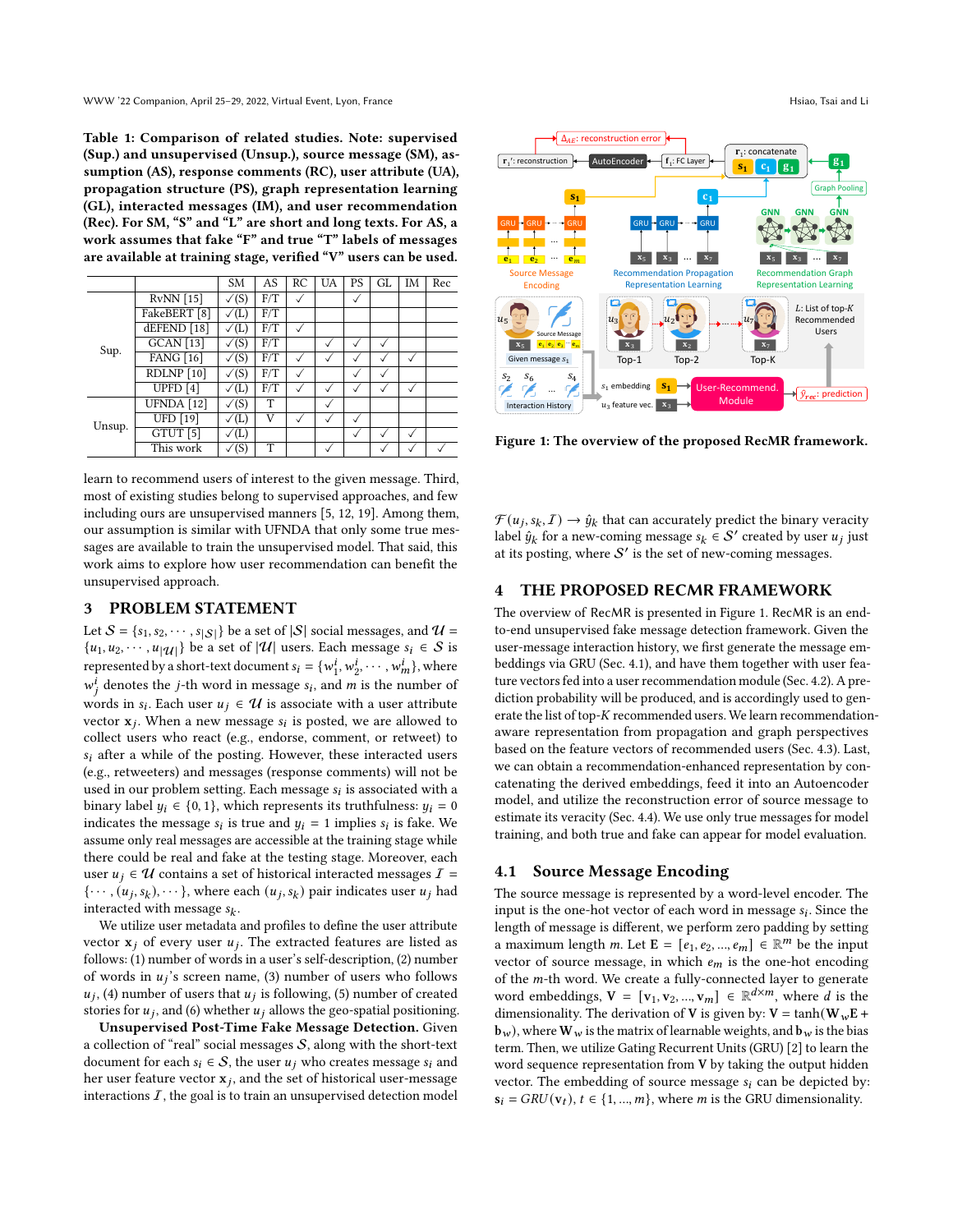## <span id="page-2-0"></span>4.2 User Recommendation

We learn to recommend the potential users to the given source message  $s_i$ . Given a user-message pair  $(u_j, s_k)$  with the corresponding user feature vector  $x_i$  and message embedding  $s_k$ , the purpose of user recommendation is to train to generate a prediction probability  $\hat{y}_{rec}$  that indicates the preference and potential of interacting with message  $s_k$  by user  $u_j$ . We treat the user recommendation as a binary classification task, i.e., predicting whether  $u_j$  will interact with  $s_k$ . By feeding the vector that concatenates  $x_j$  with  $s_k$  into a certain recommendation module, we can produce a list of recommended users based on the prediction probability  $\hat{y}_{rec}$ . The user recommendation part can be depicted via:  $\hat{y}_{rec} = UserRec([\mathbf{x}_i, \mathbf{s}_k])$ . To implement the recommendation module, here we utilize a typical method, DeepFM [\[6\]](#page-3-15) with its default model setting, to be *UserRec*. Negative sampling is employed to produce non-interacted messages for DeepFM training. We use cross entropy to be the loss function of user recommendation  $\mathcal{L}_{rec}$ .

#### <span id="page-2-1"></span>4.3 Recommendation-aware Representation

With the user recommendation module, we can obtain a list of top-K recommended users,  $L = (\bar{u}_1, \bar{u}_2, ..., \bar{u}_K)$ , whose order is determined by the generated probability  $\hat{y}_{rec}$  in descending order. We utilize  $L$  to simulate how users interact with the source message  $s_i$ . Recommended users with higher  $\hat{y}_{rec}$  are considered to have higher potential to interact with  $s_i$  shortly after its posting. While  $\hat{y}_{rec}$  also reflects user preference on  $s_i$ , it is natural to take users with higher preference scores to aid the detection of fake messages. To incorporate the recommendation outcomes into the representation learning of source message, below we present two methods: propagation representation and graph representation.

Propagation Representation regards the list of recommended users as the propagation sequence originated from the user who posts the source message. Given the recommended list  $L$ , we use GRU [\[2\]](#page-3-14) as a sequential model to learn the propagation representation. The output hidden vector, given by  $c_i = GRU(x_t), t \in$  $\{1, ..., K\}$  and  $\mathbf{x}_t$  is the feature vector of recommended user  $\bar{u}_t$ , is the derived propagation representation for source message  $s_i$ .

Graph Representation considers that the recommended users can interact with each other (e.g., mention one another, form subthreads) to discuss the source  $s_i$ , rather than only reacting to  $s_i$ sequentially. We can create a graph between recommended users in  $L$  and leverage graph representation learning to capture the latent interactions. We build a fully-connected graph  $G = (L, A)$ , in which nodes are  $K$  users in  $L$ , and edges connect all users with weights:  $A = [a_{ij}] \in \mathbb{R}^{K \times K}$  and  $a_{ij} = \frac{\mathbf{x}_i \cdot \mathbf{x}_j}{\|\mathbf{x}\| \|\mathbf{x}\|}$  $\frac{|\mathbf{x}_i| \mathbf{x}_j}{\|\mathbf{x}_i\| \|\mathbf{x}_j\|}$ . To implement the graph representation learning, here we adopt typical graph neural networks, graph convolutional network (GCN) [\[9\]](#page-3-16), to generate the embeddings of user nodes, and utilize self-attention graph pooling (SAG-Pool) [\[11\]](#page-3-17) with its default settings to pool user embeddings into the final graph representation for source  $s_i$ :  $g_i = SAGPool(GCN(G))$ .

#### <span id="page-2-2"></span>4.4 Unsupervised Detection Training

The final recommendation-enhanced representation of source  $s_i$ , denoted by  $r_i$ , is the concatenation of the derived embeddings from text encoding  $s_i$ , propagation representation  $c_i$ , and graph representation  $g_i$ , i.e.,  $r_i = [s_i, c_i, g_i]$ . We train the unsupervised model

based on Autoencoder. An autoencoder is learned to reconstruct the input true message's embedding  $s_i$  using its recommendationenhanced embedding  $r_i$ . The reconstruction error  $\Delta_i$  is treated as the score to estimate the veracity of the source message at the testing stage. Messages with higher error  $\Delta_i$  indicate higher potential of being fake, and thus will be ranked at top positions.

Specifically, the encoder of autoencoder is given by  $f_i = \sigma(W_1r_i)$ . The decoder can be depicted by  $\mathbf{r}'_i = \mathbf{W}_3(GRU(RV(\mathbf{W}_2\mathbf{f}_i))),$  where  $\sigma$  is ReLU activation function, RV is the Repeat Vector that repeats the incoming inputs a specific number of times, and  $W_1$ ,  $W_2$  and  $W_3$ are learnable weights. We use mean squared error (MSE) to be the reconstruction error  $\Delta_i = MSE(\mathbf{r}_i, \mathbf{r}'_i)$ . The training of autoencoder is to minimize MSE, which is the loss function  $\mathcal{L}_{ae}$ . At last, we train the entire detection model to jointly recommend users and utilize them to reconstruct message embedding. The final loss function is  $\mathcal{L} = \mathcal{L}_{rec} + \alpha \mathcal{L}_{ae}$ , where the hyperparameter  $\alpha$  balances two tasks  $(\alpha = 1$  by default). We use Adam as the optimizer.

#### 5 EXPERIMENTS

Datasets. Two well-known datasets, Twitter15 and Twitter16 [\[14\]](#page-3-18), are used. Each dataset contains a set of messages, along with their sequences of retweet users. We choose only "true" and "fake" labels as the ground truth. We use user IDs to crawl user attributes via Twitter API. The numbers of messages (Real:Fake) are 742 (370:372) and 412 (205:207), and the numbers of users are 198,799 and 135,837, for Twitter-15 and Twitter-16, respectively.

Settings. For unsupervised detection task, we randomly select 80% "true" messages for training, and the remaining 20% "true" messages together with the same number of "fake" messages for testing. A random 10% of training set is used as the validation set. For user recommendation task, we will generate 5 negative users for each positive user-message interaction. The evaluation metrics include Precision, Recall, and F1 at  $O\%$  of fake messages  $(Q = 30, 60)$ . The experiments are repeated 30 times, and the average scores are reported. For hyperparameter settings, the learning rate is searched in {0.1, 0.01, 0.001}, 2-layer GCN, the dimensionality of all embeddings is  $d = 32$ , the epoch number is fixed as 50, the pooling rate in SAGPool is 0.5. Besides, we vary the number of  $K = \{10, 30, 50\}$  recommended users in the experiments.

Competing Methods. We have four variants of RecMR to answer the three evaluation questions. (1) The full model (RecMR), (2) the model without graph representation learning (RecMR-R), (3) the model using ground-truth users (i.e., real retweeters) interacted with source messages (RecMR/GT), and (4) the model using random recommended users (RecMR/RD). UFNDA [\[12\]](#page-3-11) is the stateof-the-art baseline on unsupervised detection since it also uses autoencoder and true messages for training.

Results. The results are presented in Table [2](#page-3-19) and Table [3.](#page-3-20) We can obtain four insights. First, the proposed full RecMR consistently outperforms the strong baseline UFNDA and all of its variants across all settings. Such results verify the promising usefulness of effectively learning user recommendation for unsupervised fake message detection. We can simulate user-message interactions to better identify fake messages just when they get posted. Second, it is interesting to find that the performance of ground-truth users who interact with the source messages (i.e., RecMR/GT) are not as good as the recommended users, and close to random users (i.e.,